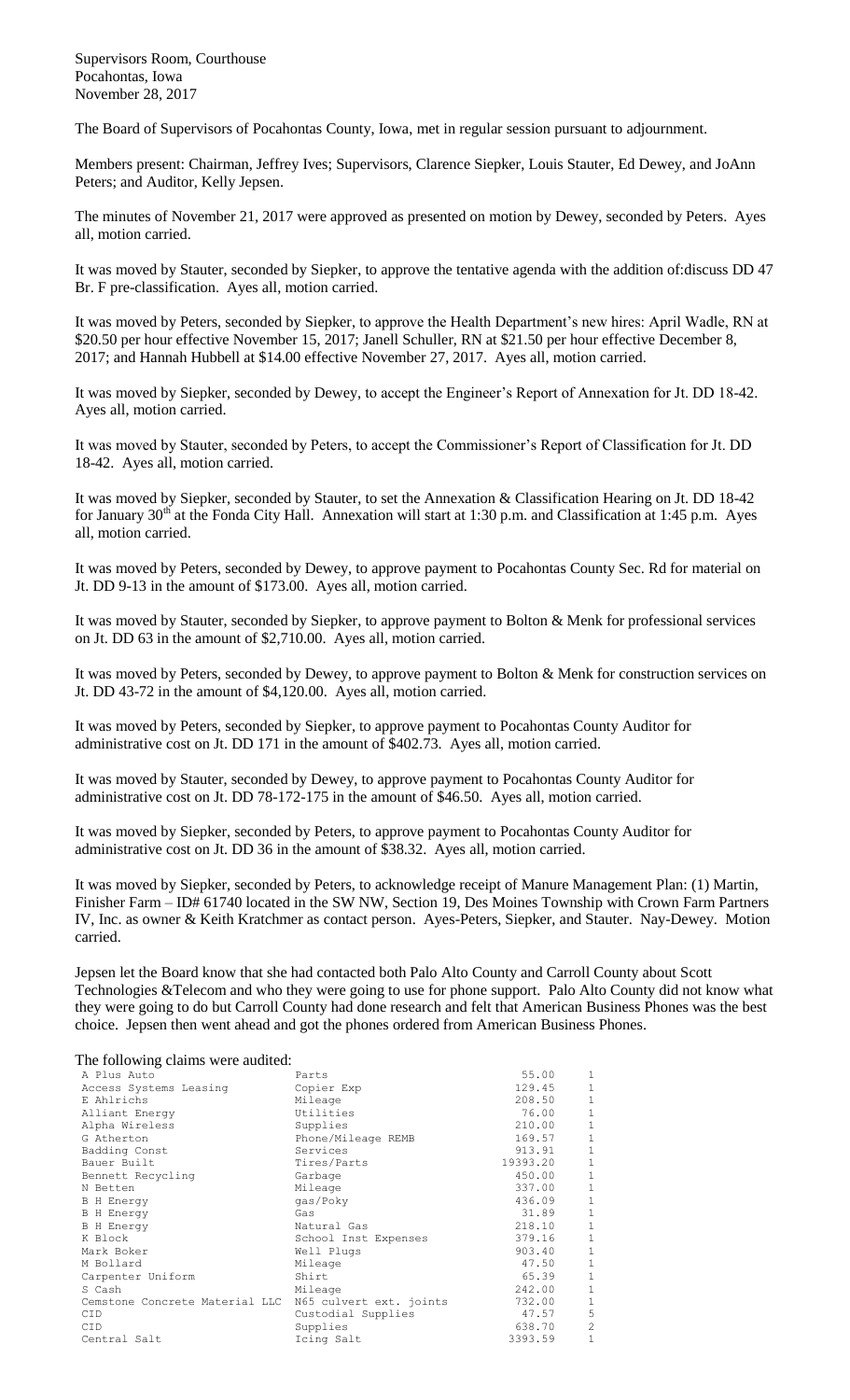| CenturyLink                                        | Phone                    | 344.12         | 3                        |
|----------------------------------------------------|--------------------------|----------------|--------------------------|
| Cintas                                             | Jail-medical supplies    | 45.61          | 1                        |
| J Conlin                                           | Mileage                  | 535.00         | 1                        |
| J Conlin                                           | Phone                    | 50.00          | 2                        |
| Counsel                                            | Copier Service           | 125.00         | 1                        |
|                                                    |                          | 378.34         | $\mathbf{1}$             |
| Crestline Spec                                     | Supplies                 |                |                          |
| B Dahl                                             | Phone                    | 50.00          | $\overline{2}$           |
| Dixon Constr.                                      | supp. abuts 2017         | 162863.00      | 1                        |
| Dossier Systems                                    | Computer Ser             | 447.00         | $\mathbf{1}$             |
| Electronic Special                                 | Antenna for jail radios  | 54.30          | 1                        |
| Electronic Special                                 | Microphones, antennas    | 188.58         | $\mathbf{1}$             |
| Sam Ellingson DBA Sam's Painti Courthouse Painting |                          | 2000.00        | 1                        |
| Farm & Home                                        | Padlock                  | 5.49           | $\mathbf{1}$             |
| Farm & Home                                        | Supplies                 | 10.51          | 1                        |
| D Feistner                                         | Travel Exp               | 553.79         | $\mathbf{1}$             |
| D Ferguson                                         | Phone                    | 50.00          | $\overline{c}$           |
|                                                    |                          |                | $\mathbf{1}$             |
| Fratzke & Jensen                                   | Transport Ser            | 650.00         |                          |
| Heartland Construction Equip                       | locator pkg              | 2990.00        | 1                        |
| Heartland Construction Equip                       | reel                     | 1825.00        | $\mathbf{1}$             |
| Holiday Inn                                        | Lodging                  | 528.15         | 1                        |
| Holiday Inn                                        | Lodging                  | 268.70         | $\mathbf{1}$             |
| Homeward Inc                                       | Trust Fund Match         | 5000.00        | 1                        |
| Hudson Law                                         | Legal Ser                | 360.00         | 1                        |
| I & S Group                                        | Drainage                 | 15094.60       | 1                        |
| IDDA                                               | IDDA Conf Regist.        | 165.00         | 1                        |
| IA Lakes Elec                                      |                          |                | 1                        |
|                                                    | Electricity              | 550.07         |                          |
| IA Prison Ind                                      | Signs                    | 204.05         | 1                        |
| IA Prison Ind                                      | Stripe Kit               | 197.73         | 1                        |
| ILEA                                               | Jail School              | 600.00         | $\mathbf{1}$             |
| ISAC                                               | Payroll                  | 1363.00        | 1                        |
| ISS & DA                                           | Training                 | 300.00         | $\mathbf{1}$             |
| ISU Ext                                            | Educational materials    | 80.00          | 1                        |
| Jack's Uniform                                     | Holster, holder, weapon  | 368.80         | 1                        |
| R Jergens                                          |                          | 176.98         | 1                        |
|                                                    | Mileage & meals          | 57.66          | 1                        |
| B Larsen                                           | Meals-transport          |                |                          |
| RELX INC DBA LexisNexis                            | Legal Software           | 99.00          | 1                        |
| Machine Shop                                       | fittings/switch/steel    | 49.35          | 1                        |
| Machine Shop                                       | flap discs               | 86.64          | 1                        |
| Machine Shop                                       | tools                    | 26.55          | $\mathbf{1}$             |
| Machine Shop                                       | Services                 | 81.83          | 1                        |
| Machine Shop                                       | Steel                    | 20.40          | $\mathbf{1}$             |
| Martin Marietta                                    | entrance                 | 1054.61        | 1                        |
| Martin Marietta                                    | rdstone C26              | 6378.18        | 1                        |
| Mathy Construction Company                         | C-26 HMA overlay         | 1447157.68     | 1                        |
|                                                    |                          |                | 1                        |
| Mediacom                                           | Internet                 | 12.90          |                          |
| Messenger                                          | Advertising              | 95.00          | 1                        |
| K Metzger                                          | Phone                    | 50.00          | -2                       |
| MidAmeri Energy                                    | Electricity              | 66.33          | 1                        |
| MidAmeri Energy                                    | Palmer/elec              | 44.55          | 1                        |
| MidAmeri Energy                                    | Palmer/int. lts          | 64.78          | $\overline{\phantom{0}}$ |
| Tristen A Miller                                   | Fuel reimb               | 44.96          | 1                        |
| Tristen A Miller                                   | School of Inst Reimb     | 68.64          | $\overline{1}$           |
| Next Gen Tech                                      | Monthly OwnCloud         | 150.00         | -1                       |
| Karen L Norine                                     | Supplies                 | 23.85          | <sup>1</sup>             |
|                                                    |                          |                |                          |
| N IA Telecom                                       | Camera                   | 416.50         | 1                        |
| NW Comm                                            | Nov web hosting          | 199.60         | $\mathbf{1}$             |
| NW Comm                                            | Phone                    | 1756.64        | $\mathbf{1}$             |
| NW Comm                                            | Web Hosting              | 27.95          | $\mathbf{1}$             |
| Office Depot                                       | Supplies                 | 29.27          | 1                        |
| Office Elements                                    | Office Supplies          | 1242.25        | $\overline{2}$           |
| Office Elements                                    | Supplies                 | 298.76         | $\overline{2}$           |
| Olson Electric                                     | Elect repairs            | 80.00          | $\mathbf{1}$             |
| Owen/King                                          | Oct SIR                  | 336.15         | $\mathbf{1}$             |
|                                                    |                          |                | $\mathbf{1}$             |
| PAC Manufact Co                                    | Sponsor plaques/stickers | 340.00         |                          |
| Pederson Excavation                                | culvert Marshall 10/11   | 1350.00        | 1                        |
| C Peterson                                         | Books                    | 35.00          | $\mathbf{1}$             |
| C Peterson                                         | Prog Supplies            | 97.82          | 1                        |
| PJ Greufe                                          | Services                 | 1500.00        | $\mathbf{1}$             |
| Po Co Home Care                                    | Home Health Aides        | 9341.00        | $\overline{c}$           |
| Po Co Sec Rd                                       | Fuel                     | 528.13         | 1                        |
| POC Network                                        | Services                 | 102.00         | 1                        |
| Poca Fiber                                         | shop ph/fax/int          | 194.87         | 1                        |
| Poca Fiber                                         | Internet                 | 116.59         | 1                        |
| Poca Fiber                                         | Phone/internet           | 165.69         | 1                        |
| Poca Fiber                                         | Phone, fax               |                | 1                        |
|                                                    |                          | 41.64          |                          |
| Poca Ford                                          |                          |                |                          |
| Poca St Bank                                       | Vehicle Maint            | 1446.00        | 1                        |
| PoliceOne.com                                      | Rent                     | 400.00         | 1                        |
|                                                    | Training                 | 435.00         | 1                        |
| Pro Co-Op                                          | Fuel                     | 2480.96        | 1                        |
| Radar Rd Tec                                       | Radar Cert               | 355.00         | 1                        |
| Record Dem                                         |                          | 140.83         | 1                        |
|                                                    | Envelopes                |                |                          |
| S Richardson<br>S Richardson                       | Expense Reimb<br>Phone   | 15.00<br>50.00 | 1<br>$\overline{2}$      |
|                                                    |                          |                |                          |
| V Ricklefs                                         | Mileage                  | 226.00         | 1                        |
| Rust's Western                                     | Boots                    | 159.95         | $\mathbf{1}$             |
| Jean Sassman NicOls Court Repo Court reporting     |                          | 49.60          | 1                        |
| Genesis                                            | Services                 | 58.00          | $\mathbf{1}$             |
| Seiler App                                         | Repairs                  | 315.60         | 1                        |
| K Simacek                                          | Mileage                  | 84.50          | $\mathbf{1}$             |
| Sinek Vision Clinic                                | safety glasses/MN        | 170.00         | 1                        |
| Snap On                                            | Tools                    | 58.25          | 1                        |
| Solutions                                          | Supplies                 | 87.32          | 1                        |
| D Stall                                            | Phone                    | 50.00          | $\overline{2}$           |
| Star Leasing                                       |                          | 104.70         | 1                        |
|                                                    | Copier Exp               |                |                          |
| T Reuters-West                                     | Legal publications       | 120.00         | $\mathbf{1}$             |
| US Cellular                                        | Phone                    | 270.45         | -2                       |
| USPS                                               | Stamps                   | 98.00          | -1                       |
| USPS                                               | Stamped envelopes        | 1187.75        | -1                       |
| K Vadar                                            | Mileage                  | 117.50         | $\mathbf{1}$             |
| Verizon                                            | hot spots                | 160.04         | 1                        |
| Verizon                                            | Telecommunications       | 51.36          | 1                        |
| A Warner                                           | MH Advocate Exp          | 106.41         | 1<br>$\,1\,$             |